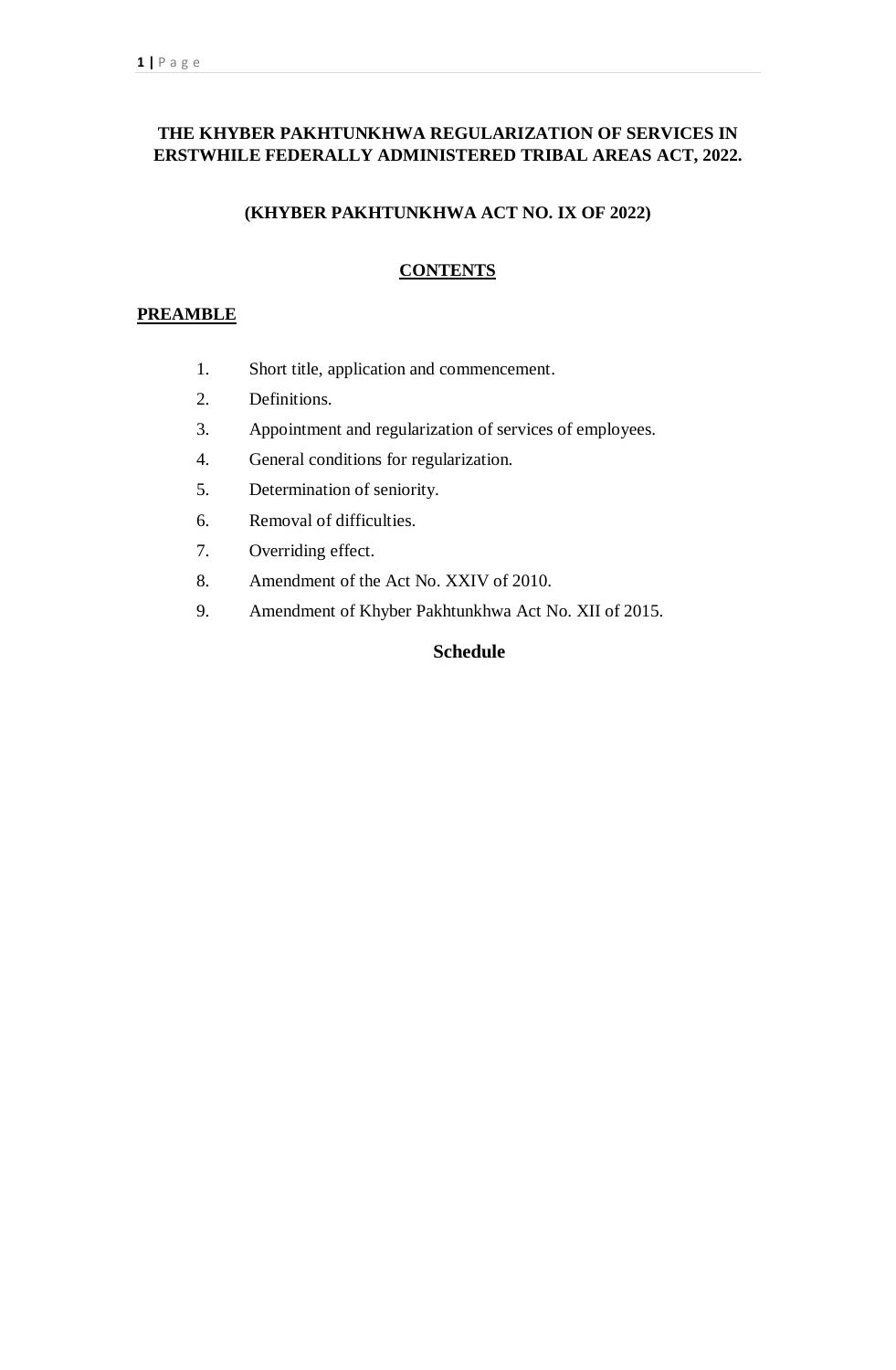# **THE KHYBER PAKHTUNKHWA REGULARIZATION OF SERVICES IN ERSTWHILE FEDERALLY ADMINISTERED TRIBAL AREAS ACT, 2022.**

#### **(KHYBER PAKHTUNKHWA ACT NO. IX OF 2022)**

*(First published after having received the assent of the Governor of the Khyber Pakhtunkhwa in the Gazette of the Khyber Pakhtunkhwa, (Extraordinary), dated the 31st March, 2022).*

#### *AN ACT*

### *to provide for the appointment and regularization of services of certain employees appointed for various activities in the erstwhile Federally* Administered Tribal Areas*.*

**WHEREAS** it is expedient to provide for the appointment and regularization of services of certain employees appointed for various projects and activities in the erstwhile Federally Administered Tribal Areas;

It is hereby enacted by the Provincial Assembly of Khyber Pakhtunkhwa as follows:

**1. Short title, application and commencement.**--- (1) This Act may be called the Khyber Pakhtunkhwa Regularization of Services in Erstwhile Federally Administered Tribal Areas Act, 2022.

(2) It shall apply to all the employees as defined in clause (d) of subsection (1) of section 2 of this Act.

- (3) It shall come into force at once.
- **2. Definitions**.--- (1) In this Act, unless the context otherwise requires,-
	- (a) **"Commission"** means the Khyber Pakhtunkhwa Public Service Commission;
	- (b) **"Departmental Selection Committee"** means a Departmental Selection Committee, constituted for the purpose of making selection for appointment to project post under a Department or office in the erstwhile Federally Administered Tribal Areas;
	- (c) **"Government"** means the Government of Khyber Pakhtunkhwa;
	- (d) **"employees"** mean persons, who were appointed on contract basis, as per project policy, to a project posts, in the erstwhile Federally Administered Tribal Areas, and such posts were duly reflected in PC-I of that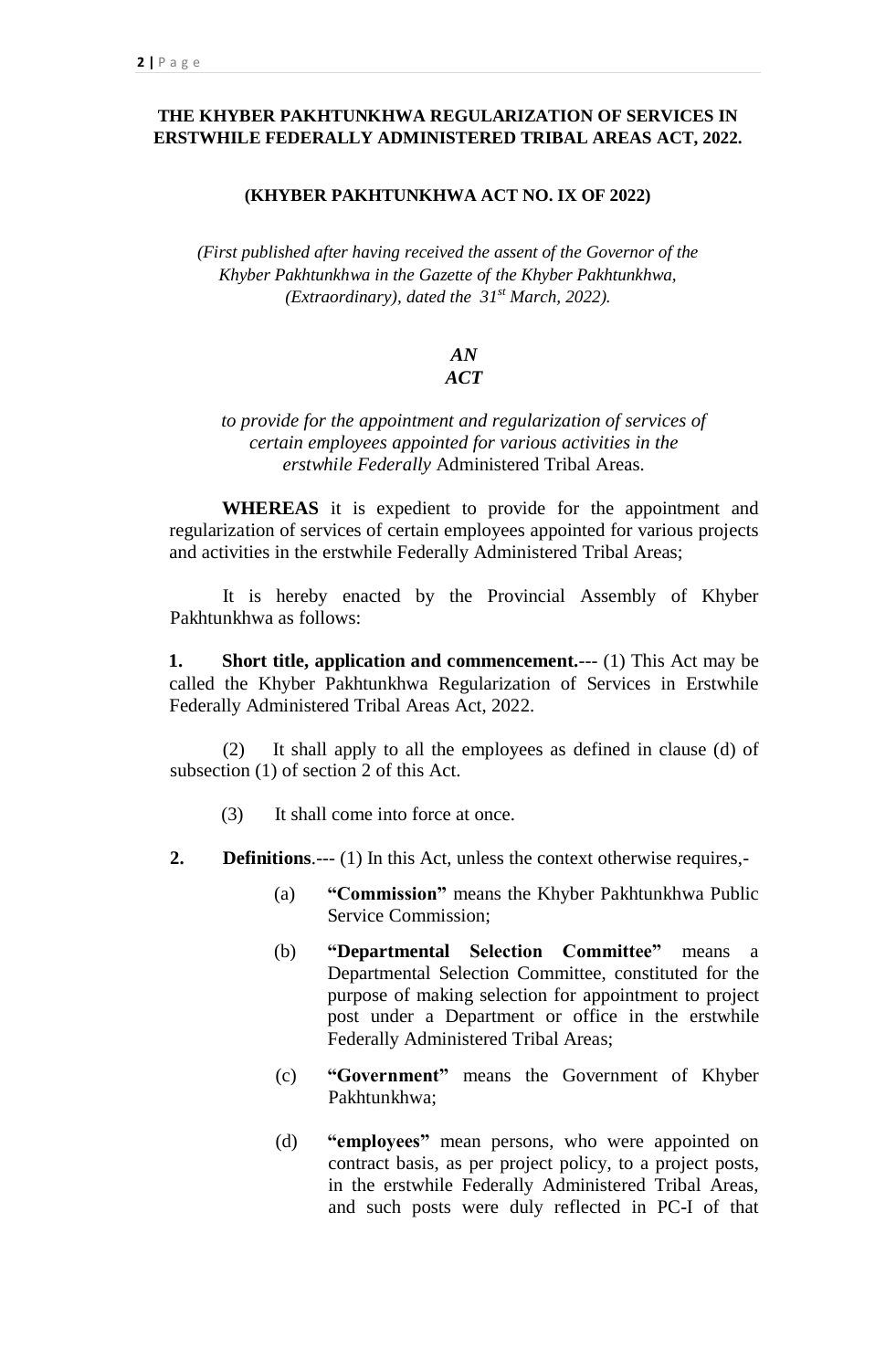project, and who possess the prescribed qualifications, training and experience for the said posts, at the time of such appointment, as reflected in the **Schedule**;

- (e) **"Department"** means a Government Department, as defined in the Khyber Pakhtunkhwa Government Rules of Business, 1985;
- (f) **"law or rules"** mean the law or rules, for the time being in force, governing the selection and appointment of civil servants;
- (g) **"project"** means a perpetual nature project, in the erstwhile Federally Administered Tribal Areas as reflected in the **Schedule**, the continuation of which and conversion to regular budget is essential for service delivery, duly identified by the Departments concerned;
- (h) **"project post"** means a post in the project; and
- (i) **"Schedule"** means a Schedule appended to this Act.

(2) The expression "contract appointment" shall have the same meaning as is assigned to it in the Khyber Pakhtunkhwa Civil Servants Act, 1973 (Khyber Pakhtunkhwa Act No. XVIII of 1973).

**3. Appointment and regularization of services of employees**.--- (1) Notwithstanding anything contained in any law or rules, the employees, appointed in various projects, as reflected in the **Schedule** in the erstwhile Federally Administered Tribal Areas, and holding posts till 1<sup>st</sup> March, 2022, shall be deemed to have been validly appointed, on regular basis, from the commencement of this Act, subject to verification of their qualifications and other credentials by the concerned Department**.**

(2) All such employees, after the commencement of this Act, shall, in lieu of pension and gratuity, be entitled to receive such amount contributed by them towards the Contributory Provident Fund, along with the contributions made by Government to their account in the said Fund, in the prescribed manner.

(3) A Committee, headed by the Secretary of the Department concerned, with the following membership, shall scrutinize all the credentials of the employees, before issuance of the regularization orders:

- (a) head of the Attached Department concerned;
- (b) representative of the Establishment and Administration Department of Government;
- (c) representative of the Finance Department of Government;
- (d) representative of the Planning and Development Department of Government; and
- (e) Deputy Secretary of the Department concerned.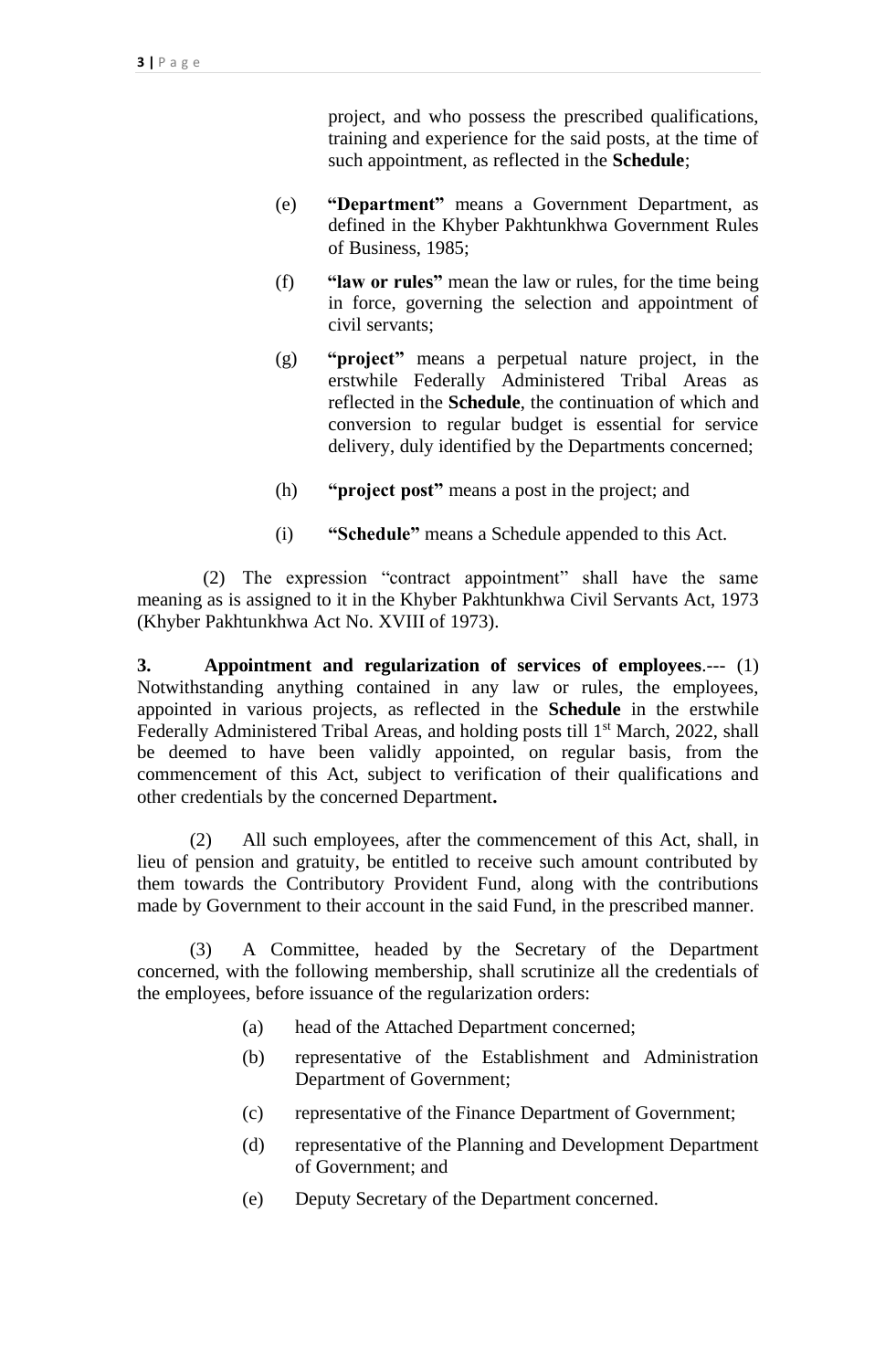**4. General conditions for regularization**.---For the purpose of regularization of the employees under this Act, the following general conditions shall be observed:

- (a) the service promotion quota of all service cadres shall not be affected;
- (b) the employees shall possess the same qualification and experience as required for a regular post;
- (c) the employees have not resigned from their services or terminated from service on account of misconduct, inefficiency or any other grounds before the commencement of this Act; and
- (d) the services of such employees shall be deemed to have been regularized only on the publication of their names in the official Gazette.

**5. Determination of seniority.**--- (1) All employees, whose services are regularized under this Act, shall rank junior to all civil servants, belonging to the same service or cadre, as the case may be, who are in service on regular basis on the commencement of this Act, and shall also rank junior to such other persons, if any, who, in pursuance of the recommendation of the Commission or Departmental Selection Committee, as the case may be, made before the commencement of this Act, are to be appointed to the respective service or cadre, irrespective of their actual date of appointment.

(2) The seniority inter-se of the employees, whose services are regularized under this Act, within the same service or cadre, shall be determined as per provisions of the Khyber Pakhtunkhwa Civil Servants Act, 1973 (Khyber Pakhtunkhwa Act No. XVIII of 1973) and rules made thereunder.

**6. Removal of difficulties**.---If any difficulty arises in giving effect to any of the provisions of this Act, the Chief Minister of Khyber Pakhtunkhwa may make such order, not inconsistent with the provisions of this Act, as may appear to it to be necessary for the purpose of removing such difficulty.

**7. Overriding effect.---**Notwithstanding anything to the contrary contained in any other law or rules, the provisions of this Act shall have an overriding effect and the provisions of any such law or rules to the extent of inconsistency to this Act shall cease to have effect.

**8. Amendment of the Act No. XXIV of 2010.—** In the National Disaster Management Act, 2010 (Act No. XXIV of 2010), after section 17 A, the following new section shall be inserted, namely:

**"17B. Appointment and regularization of services of employees**.--- (1) Notwithstanding anything contained in any law or rules, the employees, appointed for various activities, as reflected in the Table below, in the erstwhile Federally Administered Tribal Areas, and holding posts till 1<sup>st</sup> March, 2022, shall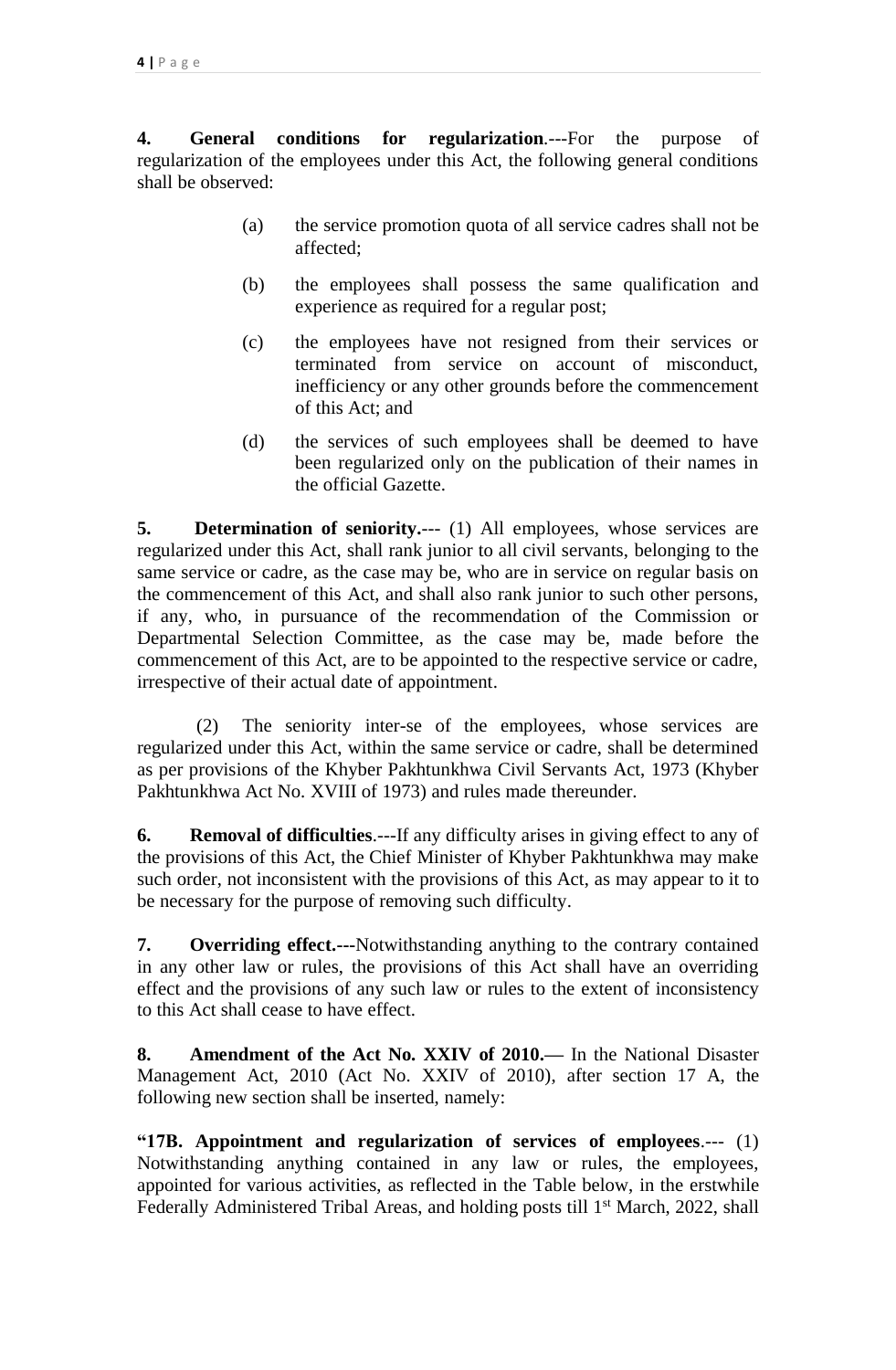be deemed to have been validly appointed, on regular basis, from the commencement of this Act, subject to verification of their qualifications and other credentials by the Authority in the prescribed manner:

### **Table**

|     | Citizen Losses Compensation Program (CLCP).            |
|-----|--------------------------------------------------------|
|     | <b>FATA Temporary Displaced Persons Early Recovery</b> |
|     | Project.                                               |
| ຸບ. | Contingent Employees of PDMA (Ex-FDMA).                |

(2) The Seniority and other terms and conditions of service of the employees shall be determined in the prescribed manner.".

**9. Amendment of Khyber Pakhtunkhwa Act No. XII of 2015**.---In the Khyber Pakhtunkhwa Technical Education and Vocational Training Authority Act, 2015 (Khyber Pakhtunkhwa Act No. XII of 2015), after section 16, the following new section shall be inserted, namely:

**"16A. Appointment and regularization of services of employees**.--- (1) Notwithstanding anything contained in any law or rules, the employees, recruited in various projects, as reflected in the Table below, in the erstwhile Federally Administered Tribal Areas, and holding posts till 1<sup>st</sup> March, 2022, shall be deemed to have been validly appointed, on regular basis, from the commencement of this Act, subject to verification of their qualifications and other credentials by the Authority in the prescribed manner:

|    | Tribal Districts Youths Skills Program in Health Courses. |
|----|-----------------------------------------------------------|
| 2. | FATA Youths Skills Development through Field Internship   |
|    | Phase-II.                                                 |
| 3. | Establishment of Women Skills Development Centres in      |
|    | Northern Tribal District-Phase-III.                       |
|    | Establishment of Women Skills Development Centres in      |
|    | Central FATA-Phase-II.                                    |
| 5. | Establishment of Women Skills Development Centres in      |
|    | Southern FATA-Phase-II.                                   |

## **Table**

(2) The Seniority and other terms and conditions of service of the employees of the said projects shall be determined in the prescribed manner.".